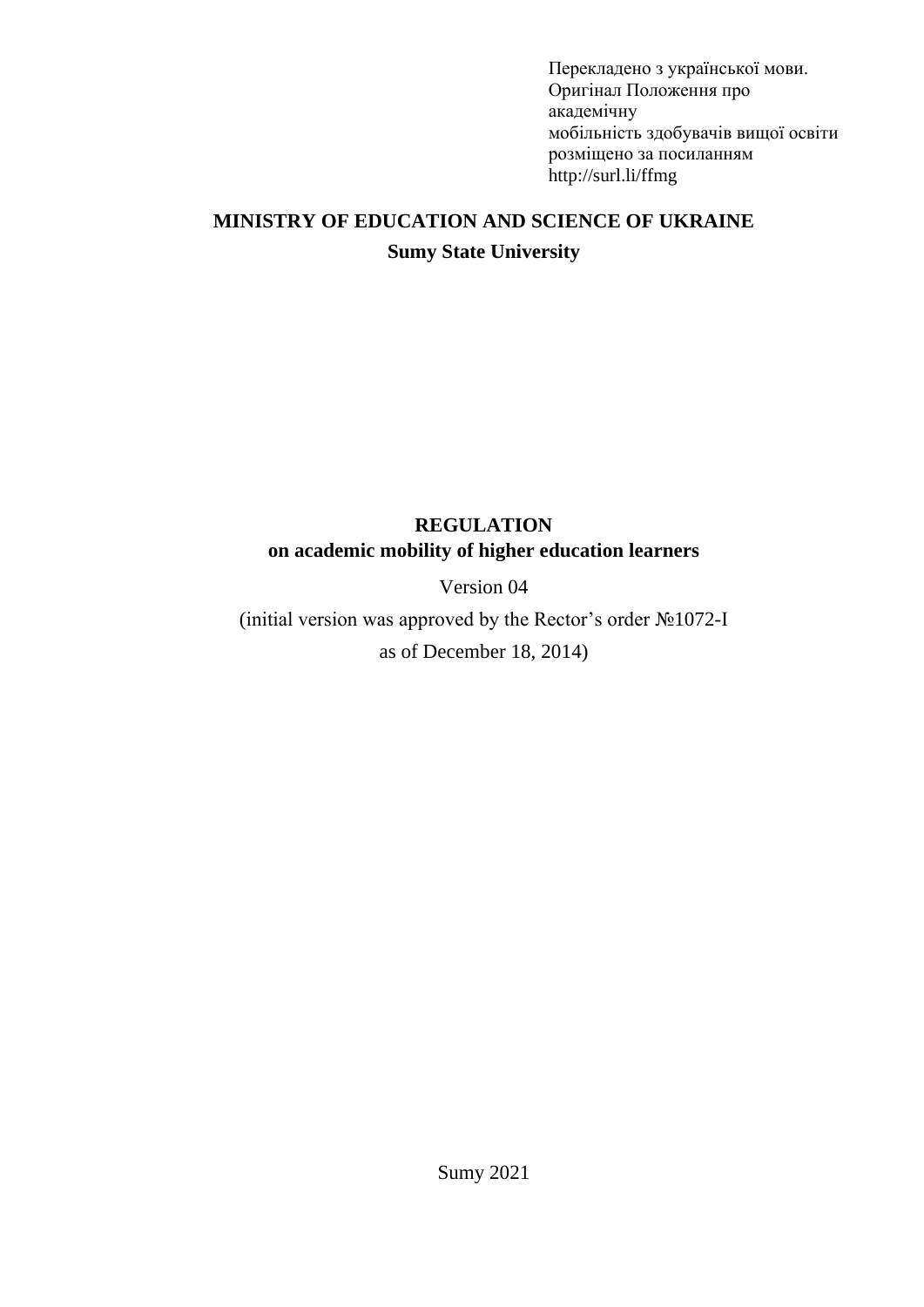# **Content**

| 1. General provisions                                                                                                                                                                                 | $\overline{4}$ |
|-------------------------------------------------------------------------------------------------------------------------------------------------------------------------------------------------------|----------------|
| 2. Main terms, definitions and abbreviations                                                                                                                                                          | $\overline{4}$ |
| 3. Organization of academic mobility: general issues                                                                                                                                                  | $\tau$         |
| 4. Organization of academic mobility of the higher education learners of SumDU, who<br>participate in academic mobility programmes at partner institutions                                            | 10             |
| 5. Organization of academic mobility of the foreign learners for higher education at<br>SumDU (incoming international academic mobility)                                                              | 12             |
| 6. Recognition of learning outcomes of the higher education learners of SumDU within<br>the academic mobility programmes at partner institution                                                       | 14             |
| 7. Main responsibilities of SumDU as a receiving institution regarding the higher<br>education learners who participate in academic mobility programmes                                               | 17             |
| 8. Main responsibilities of SumDU as a sending institution who sends the higher<br>education learners to the partner institution for studying (traineeship) within the<br>academic mobility programme | 17             |
| 9. Main responsibilities of the higher education learners of SumDU, who participate<br>in academic mobility programmes at partner institution                                                         | 18             |
| 10. Financial provision for the implementation of academic mobility                                                                                                                                   | 18             |
| 11. Final provisions                                                                                                                                                                                  | 21             |
|                                                                                                                                                                                                       |                |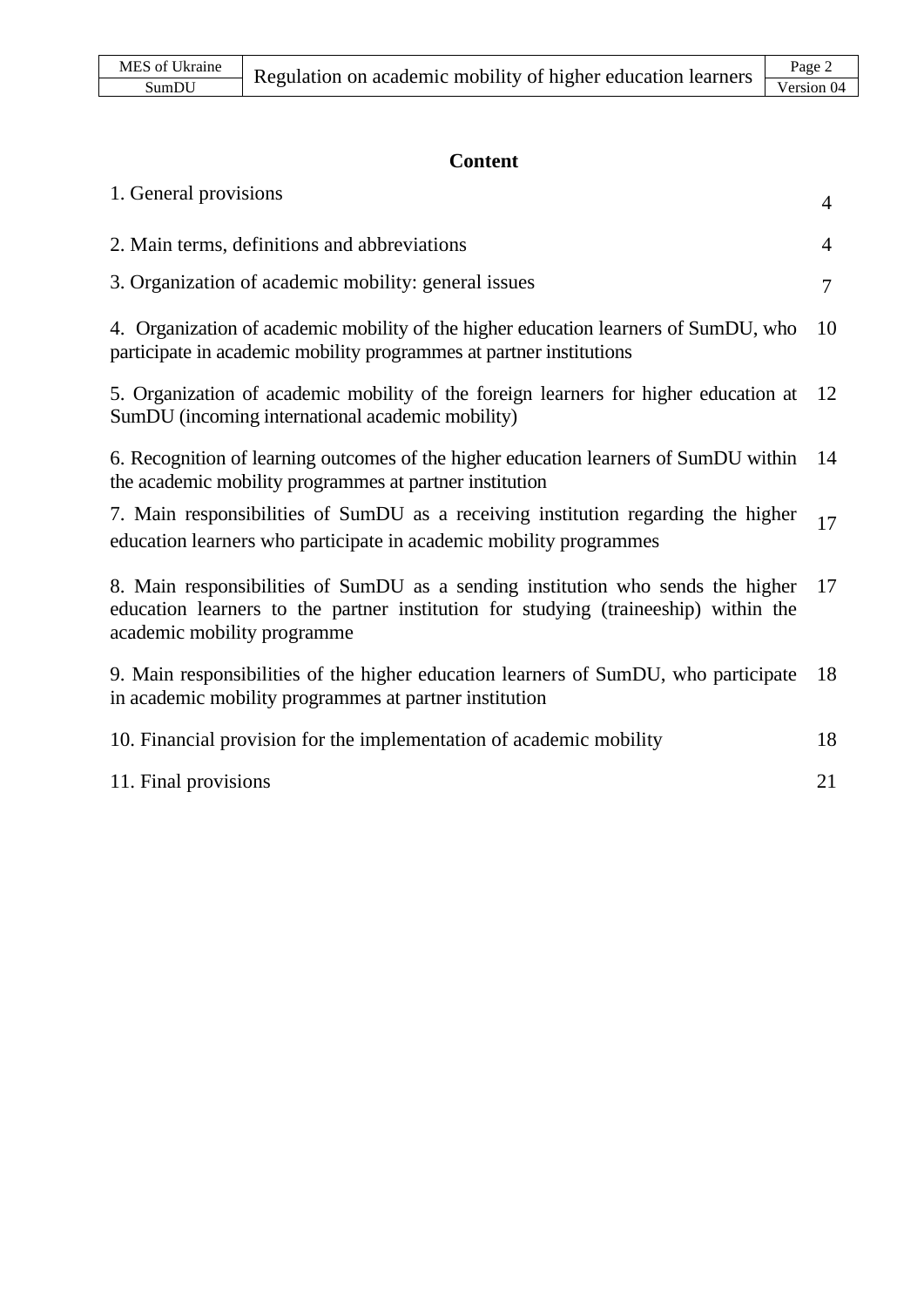#### **1. General provisions**

- 1.1 The aims of the academic mobility of higher education learners are the following:
	- to enhance generic and professional competences of the graduates of higher education institutions (hereinafter – HEIs);
	- to improve the foreign language proficiency of higher education learners;
	- to increase the competitiveness of graduates of Sumy State University (hereinafter SumDU, university) at national and international education and labour markets;
	- to share the experience on the best educational technologies.
- 1.2 The "Regulation on academic mobility of higher education learners" (hereinafter the Regulation) regulates the activities of SumDU on the implementation of academic mobility programmes of higher education learners, both abroad and at Ukrainian HEI. The Regulation regulates the recognition procedure of learning outcomes of SumDU participants of academic mobility programmes – bachelor, master and doctoral students."
- 1.3 The Regulation also applies to the organization of study for foreign learners for higher education, coming to SumDU within the academic mobility programmes.
- 1.4 The Regulation is developed in accordance with the Law of Ukraine "On Higher Education", the recommendations of the Ministry of Education and Science of Ukraine on implementation of ECTS and its key documents in higher education institutions, Regulation on Implementation of Academic Mobility Right, approved by the Resolution of the Cabinet of Ministers of Ukraine, Resolution of the Cabinet of Ministers of Ukraine on the "Issues of Education Scholarship Provision", Procedure for Appointment and Payment of Education Scholarship, approved by the Resolution of the Cabinet of Ministers of Ukraine, Law of Ukraine "On the Legal Status of Foreign Nationals and Stateless Persons", Procedure of Enrollment of Foreign Nationals and Stateless Persons for Studying (Traineeship), approved by the Order of the Ministry of Education of Science of Ukraine, Procedure of Issuing the Invitations for Studying (Traineeship) in Ukraine and their Registration to Foreign Nationals and Stateless Persons, approved by the Order of the Ministry of Education and Science of Ukraine, Order of the Ministry of Education and Science of Ukraine "On Approved Amendments to the Regulatory Statements of the Ministry of Education and Science of Ukraine", and other regulatory documents on higher education. The Regulation complies with and does not contradict the existing legislation, national and interuniversity regulations on management of quality of the activities, is a part of the last one, and is published in the e-Register on the university's official website.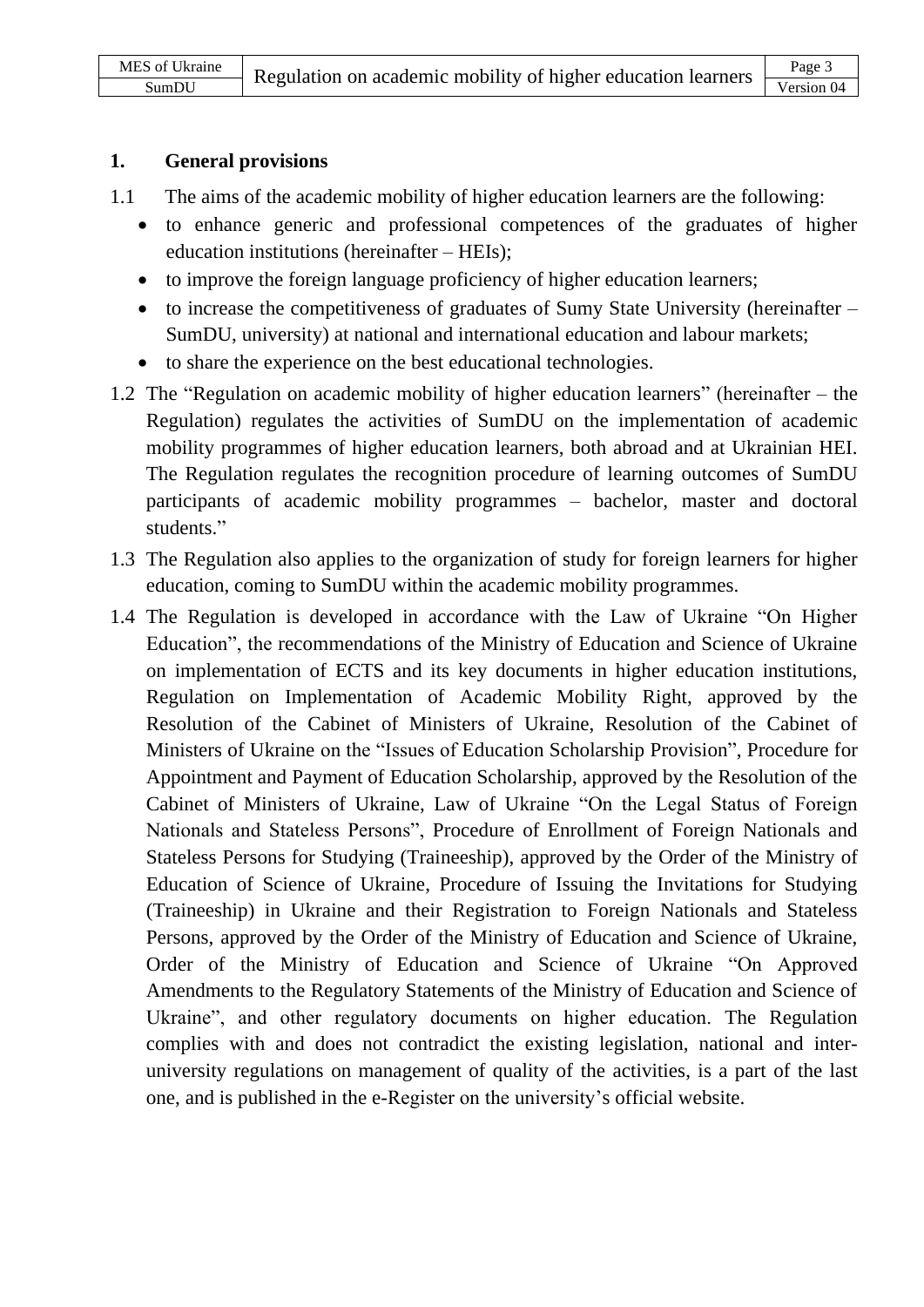#### **2. Main terms, definitions and abbreviations**

**Academic mobility –** an opportunity for the educational process participants to study, teach, undergo traineeship, or conduct research activities in another HEI, research institution in Ukraine, or abroad.

**Home HEI**– a higher education institution that is sending a higher education learner for studying or traineeships to be carried out at partner institution within the academic mobility programme.

**Internal academic mobility** – academic mobility, the right on which is implemented by the participants of the educational process of HEI at partner institutions in Ukraine, and the participants of the educational process of Ukrainian HEI (research institutions) at the university.

**Distance (virtual) academic mobility**– an opportunity for higher education learners to study in foreign HEI(s) (research institutions) or for the learners from the partner institution(s) to study at SumDU without physical mobility that meets the conditions of international credit mobility. The study is carried out, using the ICT, simultaneously at SumDU and at least one foreign HEI. Online learning, organized between the university and partner institution with the integration into a particular educational component of the curriculum of SumDU, as well as the measures for generic competences development are considered as the features of distance (virtual) academic mobility.

**Partner institution** – a higher education institution or research institution that hosts the SumDU participants of the educational process or sends its participants to SumDU to implement the academic mobility programme.

**Initiative mobility**– participation of higher education learners in the credit or degree mobility beyond the programmes, considered as the organized mobility. The individual independently chooses the HEI and initiates the mobility to this institution.

**Credit mobility** – study at higher education institution (research institution), different from the permanent place of study of the participant of the educational process to accumulate the ECTS credits and/or relevant competences, learning outcomes (without accumulation of ECTS credits) that will be recognized at home HEI (research institution) of national or foreign participant of the educational process. The total period of study for such participants of the credit mobility programmes remains unchanged.

**International academic mobility** – academic mobility that is implemented by the participants of the educational process at partner institutions outside of Ukraine, as well as by the foreign participants of the educational process at SumDU, that is considered as **incoming international academic mobility** and implemented by the participants of the educational process of the foreign partner institution.

**Organized mobility**– academic mobility programmes that are implemented within the cooperation agreements between SumDU and partner institutions.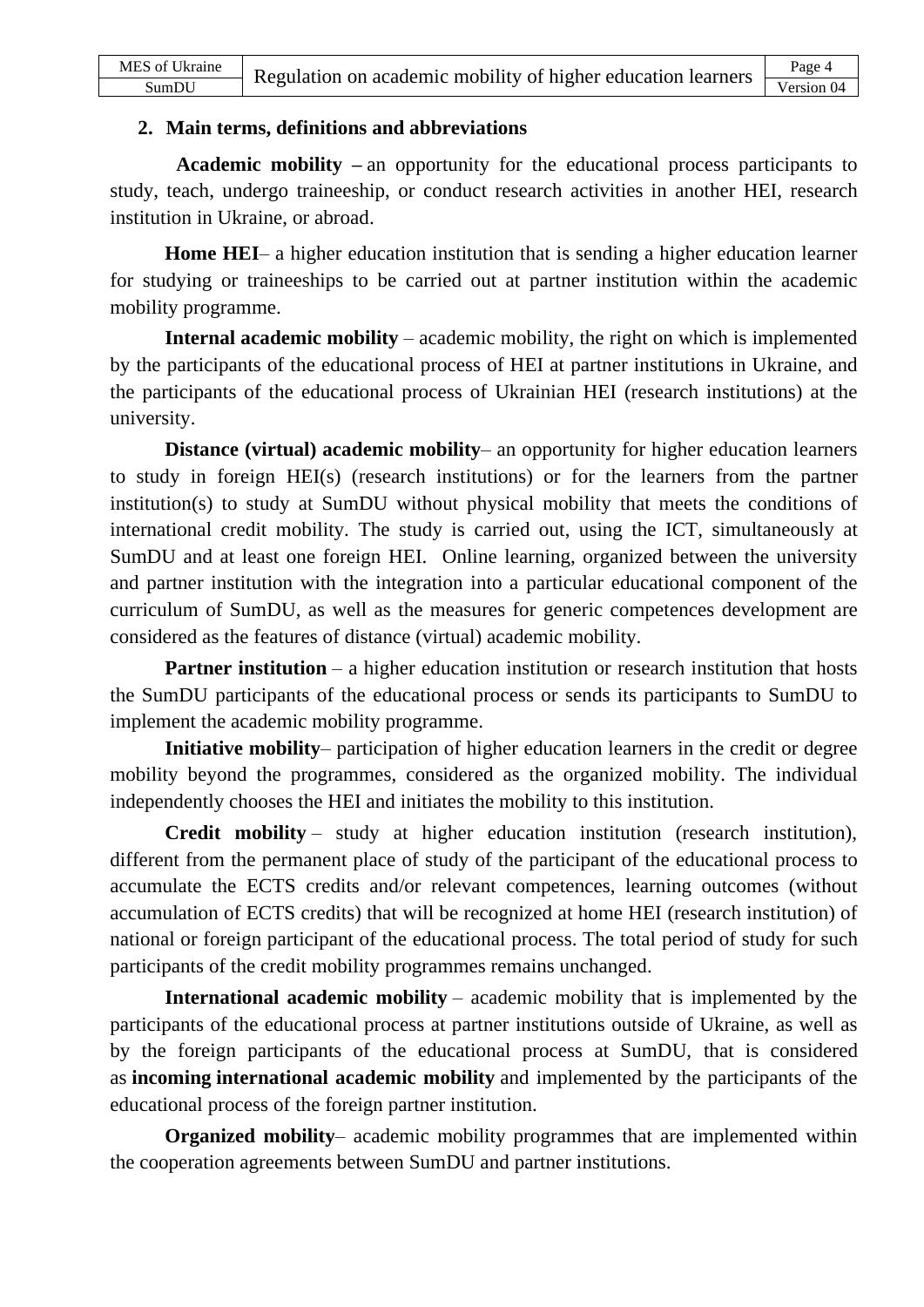**Degree mobility**– learning mobility at HEI (research institution), different from the permanent place of study of the participant of the educational process to obtain higher education degree that is documented by the higher education document(s) or higher education degree of two or more higher education institutions (research institutions).

*Forms of academic mobility* for the participants of educational process, pursuing bachelor's, master's and doctoral degree:

- mobility for studying;
- language traineeship;
- research traineeship.

#### *Types of academic mobility according to the terms of implementation:*

- **short-term** a mobility, a period of which is less than three months, implemented at partner institution within the particular educational components, according to the learning outcomes of which can be integrated into the educational programme of SumDU.
- **long-term** a mobility, a period of which is not less than three months, is implemented according to the agreed study programmes (curricula), within the following mobility programmes:
	- − *one-semester programme* an exchange of the higher education learners with the partner institution for learning mobility for one semester;
	- − *double-degree programme* learning mobility, implemented by the higher education learners both at SumDU and partner institution, aimed at obtaining the higher education degree of both universities with mutual recognition of the learning outcomes, achieved during the academic mobility at SumDU and partner institution and credits transfer within the educational components, studied by the higher education learners;
	- − *parallel study programme* simultaneous studying of higher education learner in two specialties (educational programmes) at SumDU and partner institution with part-time (distance) of full-time mode of studies.

**ECTS information package** – standardized description of educational process organization that includes general information about it, information on study programmes (specialties, educational programmes) of the university and course catalogue (disciplines) within these programmes.

**Course catalogue** – detailed information on courses of educational programme that includes course code, title, number of credits, description of the content, etc.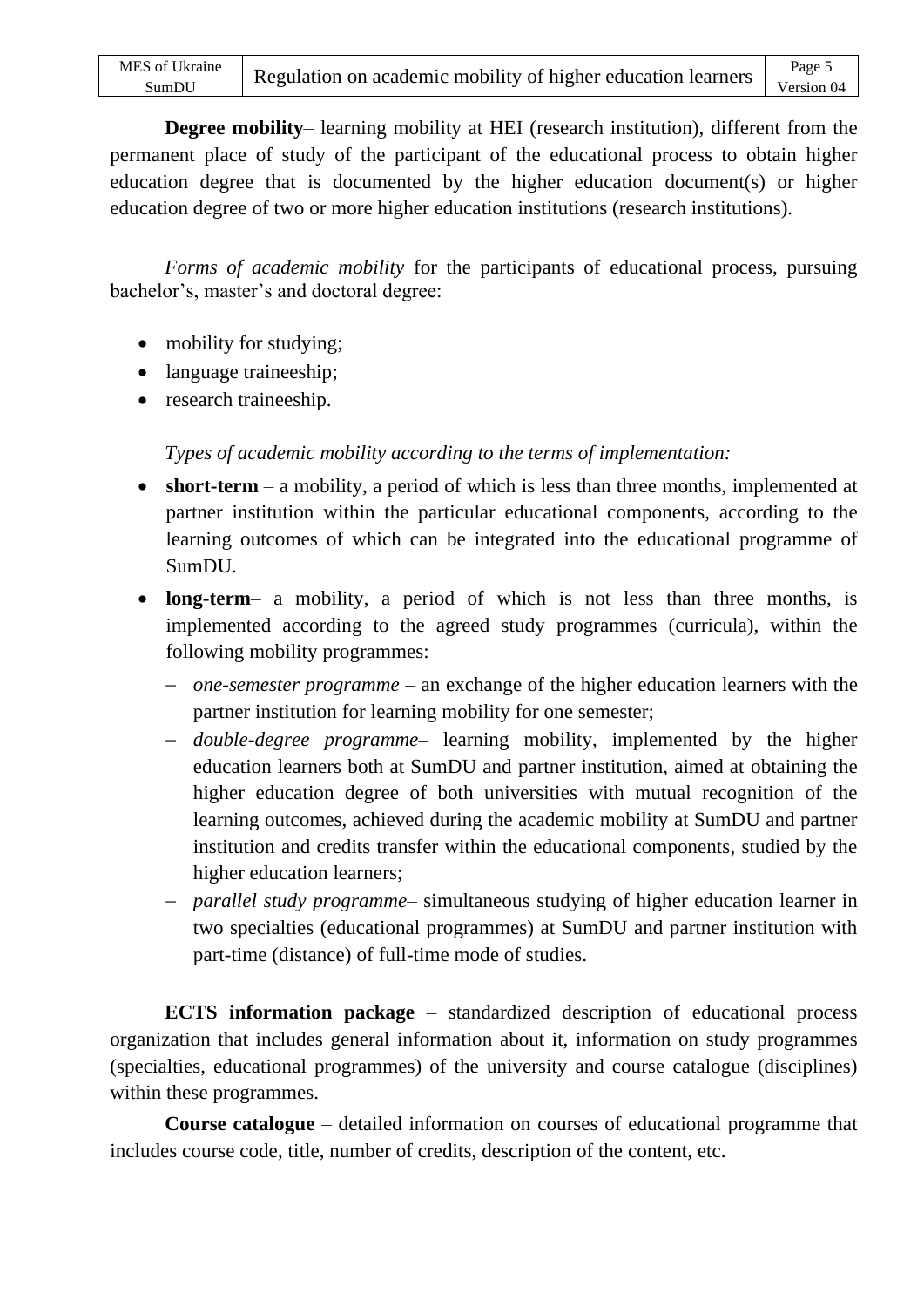**Recognition of the learning outcomes of the participants of academic mobility programmes** – a procedure of recognition (validation) of knowledge, skills and other competences gained by the higher education learner at another higher education institution (research institution) during the academic mobility, as formal education.

**Learning outcomes**– statements of what the higher education learner has to know, is able to do on completion of the educational process within the educational programme or particular educational component. Learning outcomes are formed within the competences and are adjusted to the higher education standards.

**Tables for grades conversion** – the tables with the national or institutional grading scale at the university and partner institution that make possible to convert the grades, obtained by the higher education learner at the partner institution into the grades according to the grading scale used at the university.

**Transfer of credits** – a procedure of having recognized the volume of learning or learning outcomes gained by the higher education learner at another higher education institution (research institution) or credits, set within the other educational programmes or volumes and results of the non-formal and informal learning.

**Structural units of the university** that are in charge of the academic mobility:

- International Academic Cooperation Unit, International Affairs Department;
- Department of International Education;
- Institute of Advanced Educational and Research Levels;
- Academic and Methodical Department:
- Academic and Organizational Center.

### **3. Organization of academic mobility: general issues**

3.1 The right on academic mobility of the higher education learner can be implemented in frames of the international cooperation agreements in the field of education and science, international programmes and projects, partnership agreements between SumDU and Ukrainian higher education institutions (research institutions) or their main structural units, between SumDU and foreign educational institutions (research institutions) or their main structural units. It can be implemented by the higher education learners of SumDU on their initiative, supported by the administration of the university and based on the individual invitation.

3.2 Organization of the university activities in terms of international academic mobility is provided by the International Affairs Department, the functions of which include:

- conclusion of the cooperation agreements with the partner institutions;
- communication and support activities with the partner institutions or donor agencies, offering grants;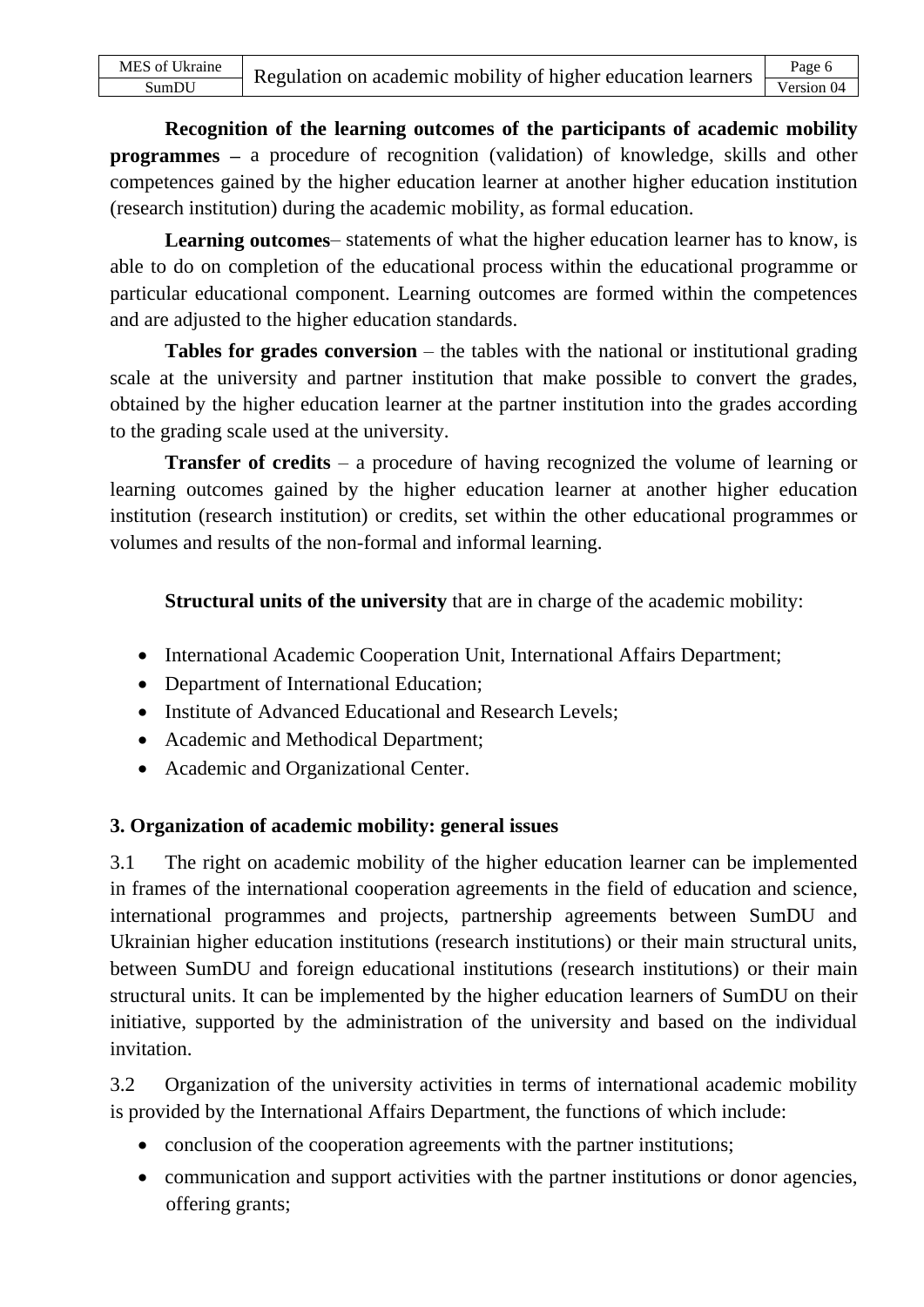- informing of the institutes (faculties), departments on relevant academic mobility programmes, first of all on scholarship and grant programmes;
- support with the documentation on studying (traineeships) within the academic mobility programmes;
- monitoring and control in compliance with the conditions of implementation of the academic mobility programme, etc.

3.3 Organization of the internal academic mobility is provided by the Dean's office of the corresponding institute (faculty) and includes the following:

- conclusion of the agreements with the partner institutions:
- communication and maintenance of the contact with the partner institutions;
- preparation of the documents on studying (traineeships) within the academic mobility programmes;
- monitoring and control in compliance with the conditions of implementation of the academic mobility programme, etc.

3.4 Direct work on implementation of the academic mobility programmes in the form of studying (traineeship) is provided by the institutes, faculties, where the higher education learner studies, when necessary, the other university structural units are involved. Institutes (faculties) provide free and equal access for higher education learners to the information on the available academic mobility programmes and selection criteria for studying (traineeship) at partner institution.

3.5 To manage the processes on implementation of academic mobility programmes, the programme coordinator on behalf of the university and institute (faculty) is appointed by the Rector's order.

3.5.1 Coordinator on behalf of the university, as a rule, can be a person, appointed from the structural unit of the university, who coordinates the international cooperation (for the university programmes), or who performs the duties of the Deputy Director/Dean of the institute/faculty for the related activities (for the programmes that are implemented on the institute's (faculty's)) level.

The main responsibilities of the programme coordinator on behalf of the university include overall coordination of the implementation of the academic mobility programme, counselling services provided to the programme participants on the package of documents necessary for the participation in the programme, cooperation with the partner institution on the issues, related to the implementation of academic mobility programme of the higher education learners.

3.5.2 As a rule, the programme coordinator on behalf of the institute (faculty) is a person from the teaching staff of the degree-awarding department, where the education learner who participates in the academic mobility programme, is enrolled. The main duties of the programme coordinator on behalf of the institute (faculty) include counselling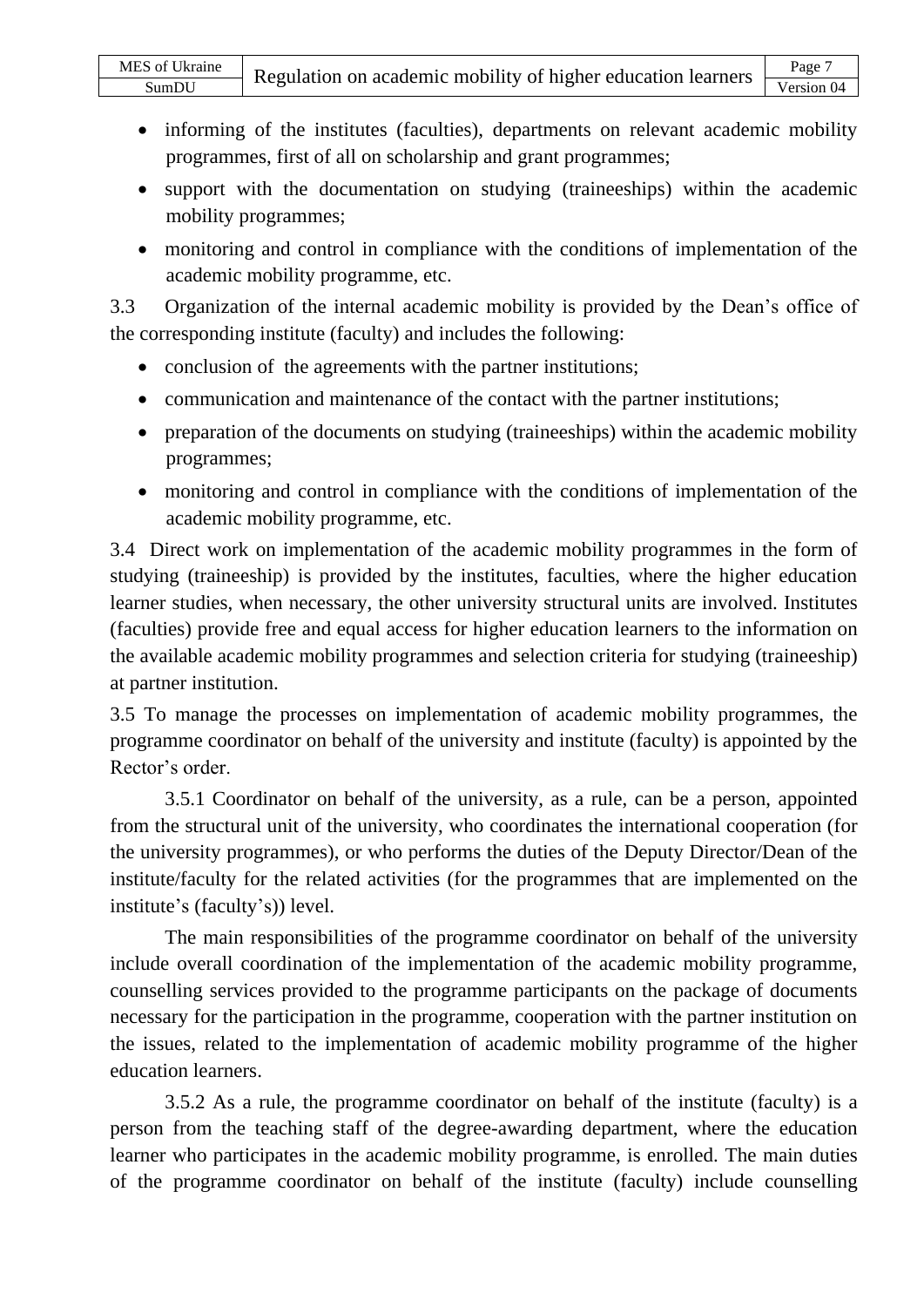services provided to the programme participants on choosing the disciplines, providing communication between higher education learners and the university (teaching staff, dean's office and other structural units) during their academic mobility at partner institution, control over the recognition of the learning outcomes, gained by the participants, and credit transfer, as well as making changes in the academic mobility programme (if necessary).

3.6 The academic mobility programme of higher education learners of SumDU is implemented based on the Agreement on studying (traineeship) within the academic mobility programme of higher education learner.

The Agreement on studying (traineeship) of higher education learner within the academic mobility programme is prepared in two original copies. The maintenance, recording, and storage of the first copy of the Agreement on studying (traineeship) of higher education learner within the academic mobility programme is the responsibility of the International Academic Cooperation Unit, International Affairs Department, in case of doctoral/postdoctoral students is the responsibility of the Institute of Advanced Educational and Research Levels. The second copy of the Agreement on studying (traineeship) within the academic mobility programme keeps the higher education learner.

The package of documents must include the mandatory documents that prove the participation of the higher education learners in the academic mobility programme and the main conditions for taking part in it (copies and certified translation of the invitation, agreement on studying, etc.) Some programmes of academic mobility (Erasmus+, etc.) may require additional documents, agreed by the partner institution. The templates of the documents of the partner institution may be additionally used. To document the incoming international academic mobility of the foreign learners of higher education, the corresponding documents from the normative documents of SumDU are used.

3.7 The participation in the academic mobility programme is approved by the rector's order on implementation of academic mobility programme. The draft of the order is proposed by the Director/Dean of the institute/faculty in case of student mobility, for doctorate/postdoctorate students – by the Director of Institute of Advanced Educational and Research Levels and approved by the chief accountant, Head of the International Academic Cooperation Unit, Head of International Affairs Department and Vice-Rector for scientific and pedagogic work. The draft of the order on the implementation of incoming international academic mobility programme is also approved by the Director of the Department of International Education.

3.8 The templates of the documents recommended by this Regulation may be modified, depending on the specific features of academic mobility programmes and the requirements of the partner institution.

3.9 The distance (virtual) mobility is implemented in compliance with the conditions stipulated in paragraphs 3 and 4 of this Regulation.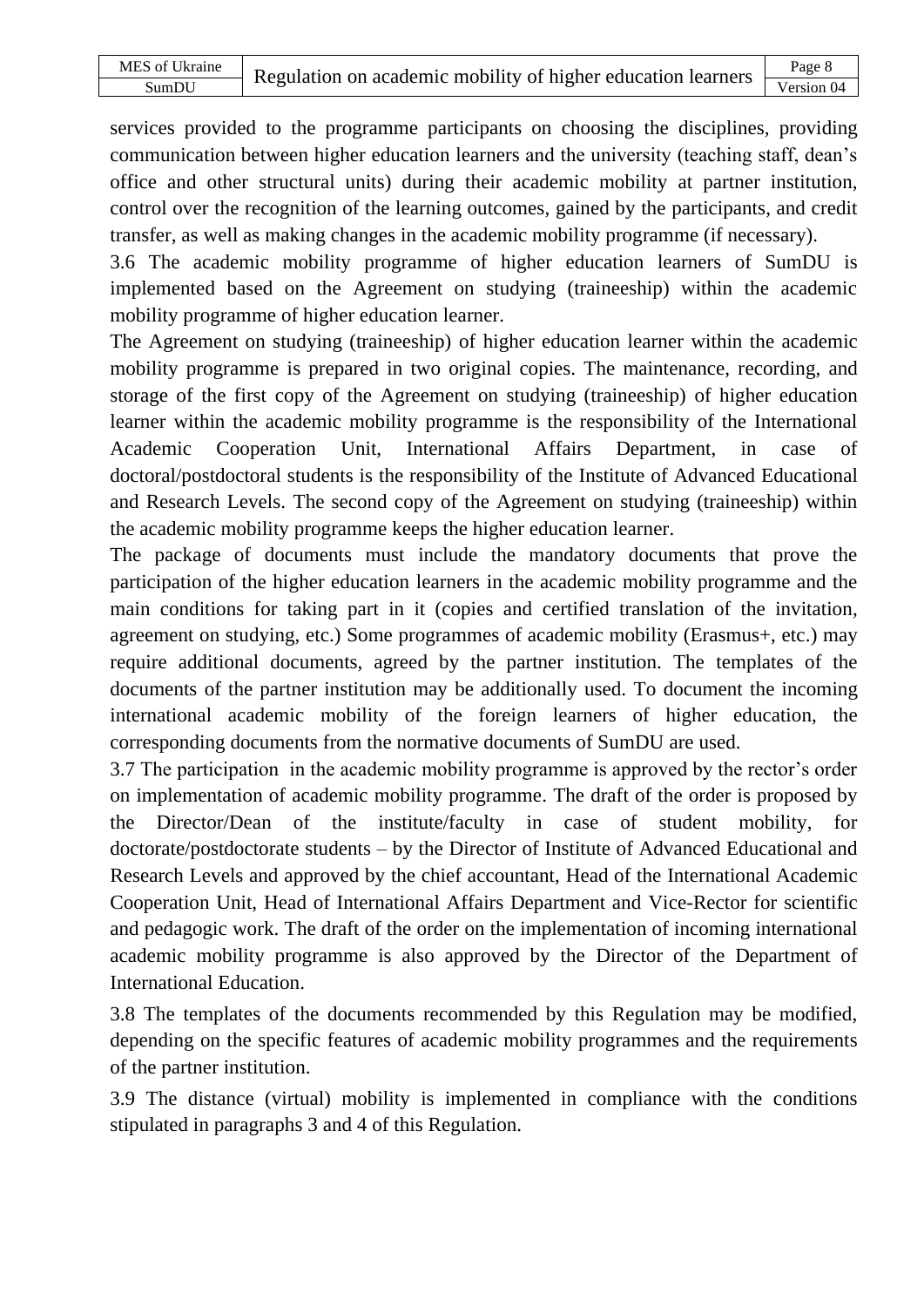## **4. Organization of academic mobility of the higher education learner**s **at SumDU, who participate in academic mobility programmes at partner institutions.**

4.1 The higher education learners who implement the right on academic mobility programme are not dismissed during the implementation of the right on the academic mobility programme and are registered in the Unified State Electronic Database on Education.

4.2 The participants of the educational process, who are the higher education learners within the internal academic mobility programme, temporarily participate in the educational process of Ukrainian partner institutions and have rights and obligations of the higher education learner of the partner institution.

4.3 For SumDU higher education learners, participating in the academic mobility programmes at partner institution, the Programme of academic mobility is the mandatory annex to the order, specified in paragraph 3.5, in case of academic mobility for studying.The programme of academic mobility is approved by the programme coordinator on behalf of the institute (faculty), Head of the degree-awarding department, Director/Dean of the institute (faculty), Head of the International Academic Cooperation Unit, and the Head of the Academic and Methodical Department not later than seven days before it starts and approved by the Vice-Rector for educational work. The programme of academic mobility is prepared in two copies. The first copy is kept in the International Academic Cooperation Unit of the International Affairs Department, the second one is presented to the higher education learner. The duplicate is sent to the dean's office of the institute (faculty)/Institute of Advanced Educational and Research Levels.

Similar requirements are set for the higher education learners from the foreign partner institutions participating in academic mobility programmes at SumDU. In this case, the programme of academic mobility is approved by the First Vice-Rector.

4.4 The participants of the educational process, pursuing the bachelor's, master's, and doctorate degrees, are allowed to participate in academic mobility programme at partner institution, based on a contest, academic performance ranking, participation in the scientific work, and level of foreign language proficiency. The final selection of the participants for international grant programmes of academic mobility is carried out by the donor agency, offering grants and/or receiving institution, on the terms and according to the criteria specified in the requirements of the contest.

4.5 Selection of the applicants from SumDU for participation in academic mobility programmes, implemented at the university's level within the international projects and agreements (Erasmus+, etc.) is carried out by the selection committee, consisting of the programme coordinator of SumDU, Deputy Directors/Deans of the institute (faculty) for related activity, representatives of the International Affairs Department and student self-government.

4.6 The selection procedure of the higher education learners of SumDU for learning mobility within the other academic mobility programmes at partner institution is carried out by the Director/Dean of the institute (faculty) or another official on her/his behalf, based on the offers of the respective departments. Where necessary, by order of the Director/Dean of the institute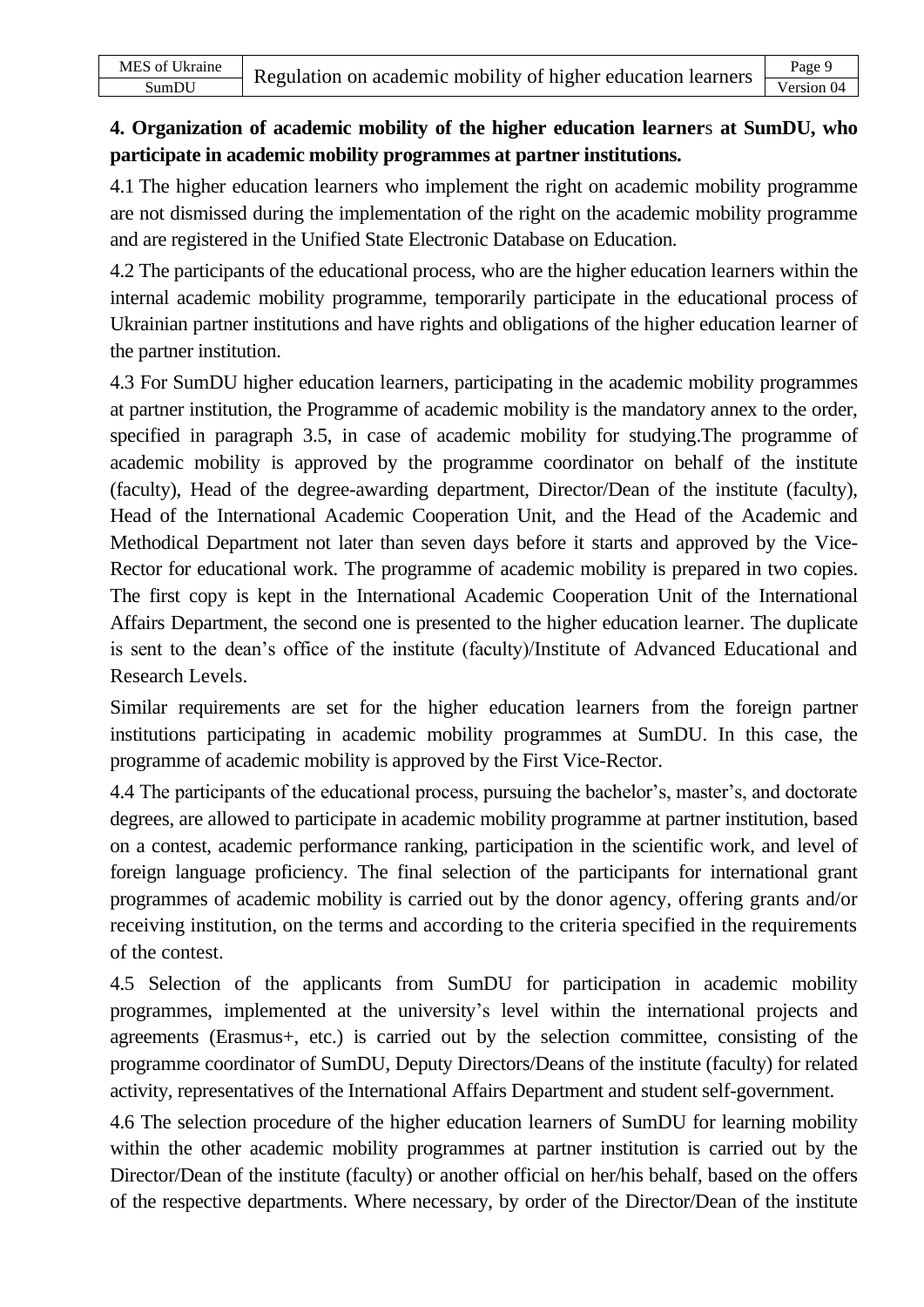(faculty) under her/his guidance, the selection committee is established that consists of the staff of the institute (faculty) and representatives of the student self-government. Prior to the selection, the higher education learners have to become familiar with the programme requirements and the information package (course catalogue) of the partner institution.

4.7 Stages, duration and content of the learning mobility (list of the disciplines, modules and other educational elements) at partner institution, set by the Agreement on studying (traineeship) of the higher education learner within the academic mobility programme, are set by the study programmes (curricula), approved by SumDU and partner institution. At the same time, the study of the higher education learners can be implemented as the following:

- part-time (distance) mode of study at SumDU and full-time study at partner institution;
- full-time study at SumDU and part-time study at partner institution;
- full (part) time study at SumDU and study (placement or traineeship) at partner institution;
- the first year of Master programme at SumDU, the second year  $-$  at partner institution (with the recognition of the first year of study of the higher education learner at SumDU by the partner institution) etc.

As a rule, the SumDU student arranges the individual curriculum schedule in accordance with the normative documents of SumDU<sup>1</sup>.

4.8 When the grading scale at home institution differs from the one at partner institution, the table for grades conversion is to be filled in. In order to ensure a fair and transparent assessment, the table for grades conversion has to be formed before the start of the academic mobility programme. In order to fill in the table for grades conversion, it is recommended to use the grade distribution table, set by the ECTS guidelines.

4.9 During the academic mobility programme of the higher education learner, the programme of the academic mobility can be changed on the academic mobility participant's initiative and/or on the programme coordinator, based on well-grounded reasons (changes in the semester curriculum of SumDU; changes in the educational components, learned in the partner institution; changes in the dates of the mobility programme, etc.).

Educational components, added or deleted to/from the programme of academic mobility are to be specified in the "Changes to the programme of academic mobility" and agreed with the programme coordinator on behalf of the institute (faculty), Head of the degree-awarding department, Director/Dean of the institute (faculty)/Director of the Institute of Advanced Educational and Research Levels, Head of the International Academic Cooperation Unit and Head of the Academic and Methodical Department and approved by the Vice-Rector for scientific and pedagogic work.

4.10 Monitoring of the Programme of academic mobility on the compliance with the learning outcomes, provided by the partner institution and requirements set by the curricula of SumDU, as well as on the validation and recognition of the learning outcomes of the higher education

<sup>1</sup>Regulation on studying of the higher education learners with the individual curriculum schedule at SumDU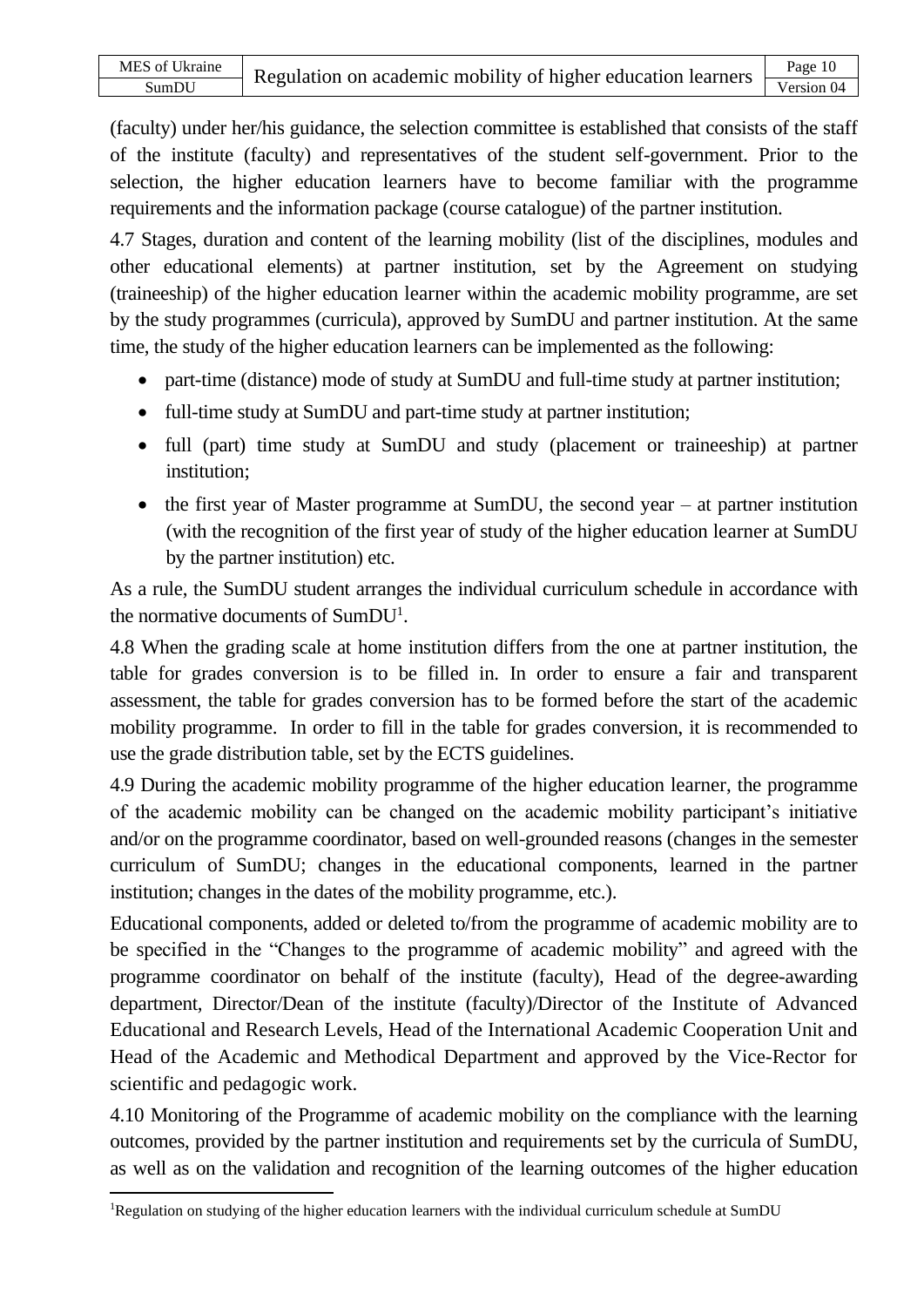learners is carried out by the degree-awarding department, International Affairs Department jointly with the Academic and Methodical Department (Academic and Organizational Center). Recognition of the learning outcomes of the academic mobility programme is the responsibility of the institute (faculty)/Institute of Advanced Educational and Research Levels. International Affairs Department jointly with the Academic and Organizational Center are responsible for the control on the recognition of learning outcomes, gained at partner institution.

**5. Organization of academic mobility of the foreign learners for higher education at SumDU (incoming international academic mobility)<sup>2</sup>**

5.1 Foreign nationals who come to Ukraine to participate in the academic mobility programmes or obtain higher education within the educational programmes agreed between Ukrainian and foreign HEIs are enrolled, considering the respective contractual obligations of SumDU.

5.2 Foreign nationals who are granted the state scholarships within the international treaties, national programmes, or other international obligations of Ukraine are enrolled for studying within the established quotas for foreigners on the directions of the Ministry of Education and Science of Ukraine.

5.3 To be enrolled for studying within the academic mobility programmes (according to the Regulation on Implementation Procedure of Academic Mobility Right, approved by the Resolution of the Cabinet of Ministers of Ukraine No. 579 as of August 12, 2015), the foreign learners for higher education can enter SumDU throughout the year.

5.4 Foreigners who enter SumDU for studying within the academic mobility programmes should prepare the following documents and submit them to the Department of International Education not later than the month before the programme starts:

- a) written request;
- b) consent to personal data collecting and processing;
- c) application form;
- d) original and copy of the document about the previous obtained educational level (educational-qualification level) on the basis of which the admission is held (if available);
- e) original and copy of the diploma supplement about the previous obtained educational level (educational-qualification level) on the basis of which the admission is held (if available);
- f) original and copy of the document with the information on the study programme of the previous educational degree (level) of higher education, obtained credits, duration of the study and academic performance (if this information is not specified in the diploma supplement) to be admitted for Master's degree programme or postgraduate education if the absence of this information makes it impossible to recognize the qualification by the document);
- g) copy of the document that proves the identity of the person;

<sup>2</sup>Except the participants of the distance (virtual) mobility, organization of which is regulated separately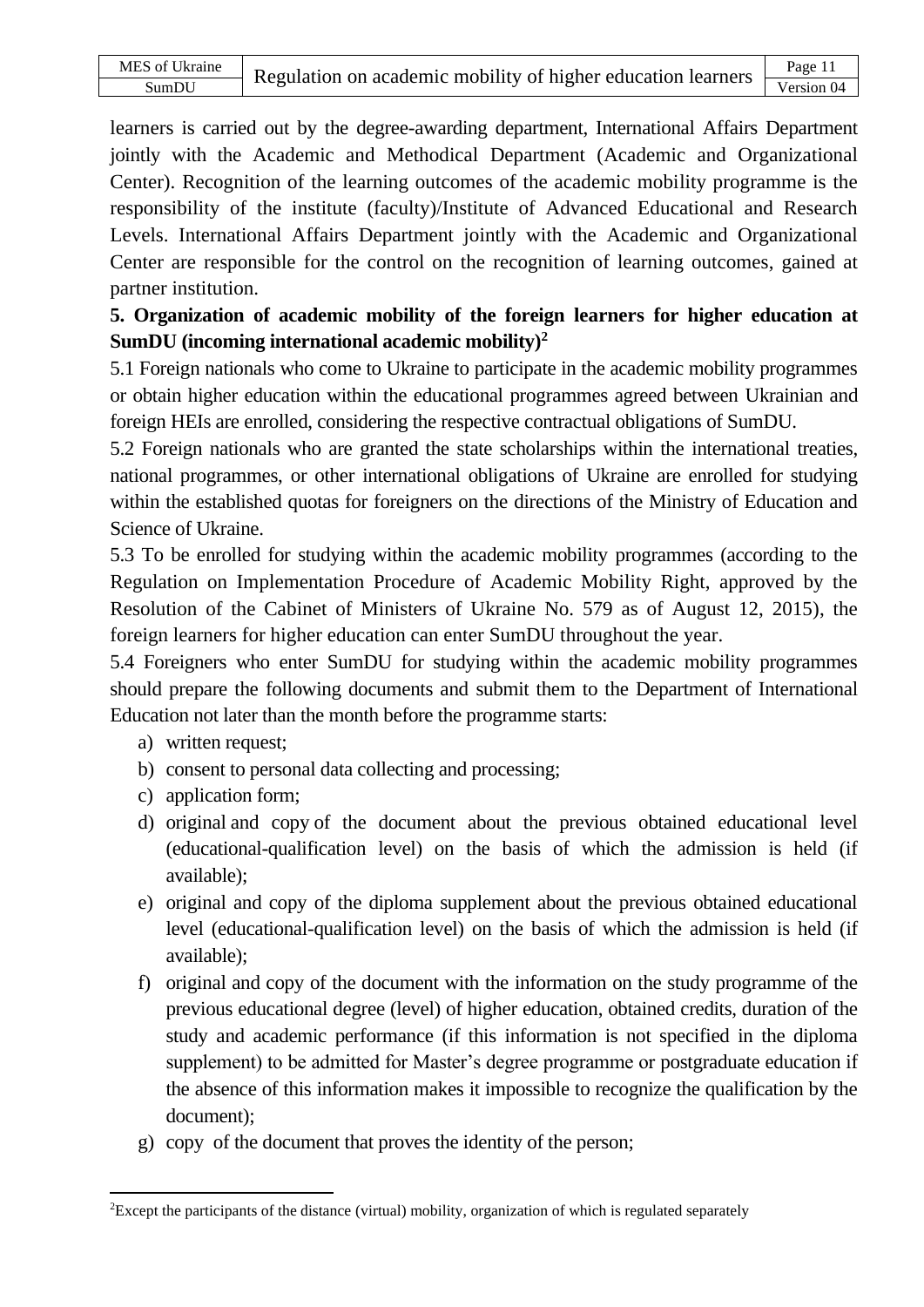- h) medical insurance, unless otherwise is specified by the international treaties of Ukraine;
- i) 4 photos, size  $30 \times 40$  mm.

The documents mentioned in subparagraphs «d», «e», «f», «g», should have notarized translation into Ukrainian. The documents mentioned in subparagraphs «d», «e», «f» should be certified in the country of issue in the manner officially used in this country for certification and (if necessary) legalized at the relevant foreign institution of Ukraine unless otherwise is provided by the international treaties of Ukraine.

Additional documents may be required if this is set by the requirements of the international programmes and/or specified by the international treaties within which the academic mobility programme is implemented.

5.5 The foreigners who apply for study within the academic mobility programme and during the application process stay outside of Ukraine are allowed to submit the documents mentioned in paragraph 5.4 through the agencies or send the scanned copies via email with further submission of the original documents.

5.6 When the foreign partner HEI or foreign national (in case of individual request of foreign national on academic mobility programme) confirm the intention to participate in academic mobility programme at SumDU, the International Affairs Department jointly with the Department of International Education consider the possibility of implementation of the academic mobility programme and inform the corresponding institute (faculty) on the request on the participation in academic mobility programme. At the request of the corresponding institute (faculty), the Department of International Education prepares the letter for the MES of Ukraine with the request on invitation letter for foreign national for studying (traineeship) within the academic mobility programme at SumDU.

5.7 The foreigners who apply for studying at SumDU within the academic mobility programme, are enrolled at the university based on the order on enrollment. The draft of the order is proposed by the Director/Dean of the institute (faculty) and approved by the Chief Accountant, Director of the Department of International Education, Head of the International Academic Cooperation Unit, Head of the International Affairs Department and Vice-Rector.

5.8 For the foreign learners for higher education, the individual curriculum for higher education learner of the foreign HEI, who participates in the international academic mobility programme at SumDU, the annex to the order, mentioned in paragraph 3.5 is mandatory. The individual curriculum is approved by the foreign learner for higher education, Director/Dean of the institute (faculty), the Head of the Academic and Methodical Department, International Affairs Department and Vice-Rector for scientific and pedagogic work in the area of study activities. The individual curriculum is prepared in two original copies. The maintenance and recording of the first copy of the individual curriculum is a responsibility of the dean's office of the institute (faculty). The second copy of individual curriculum is owned by the higher education learner.

5.9 Foreign participants of academic mobility, who are engaged in the education and scientific activities at SumDU, have the same rights and obligations as the national higher education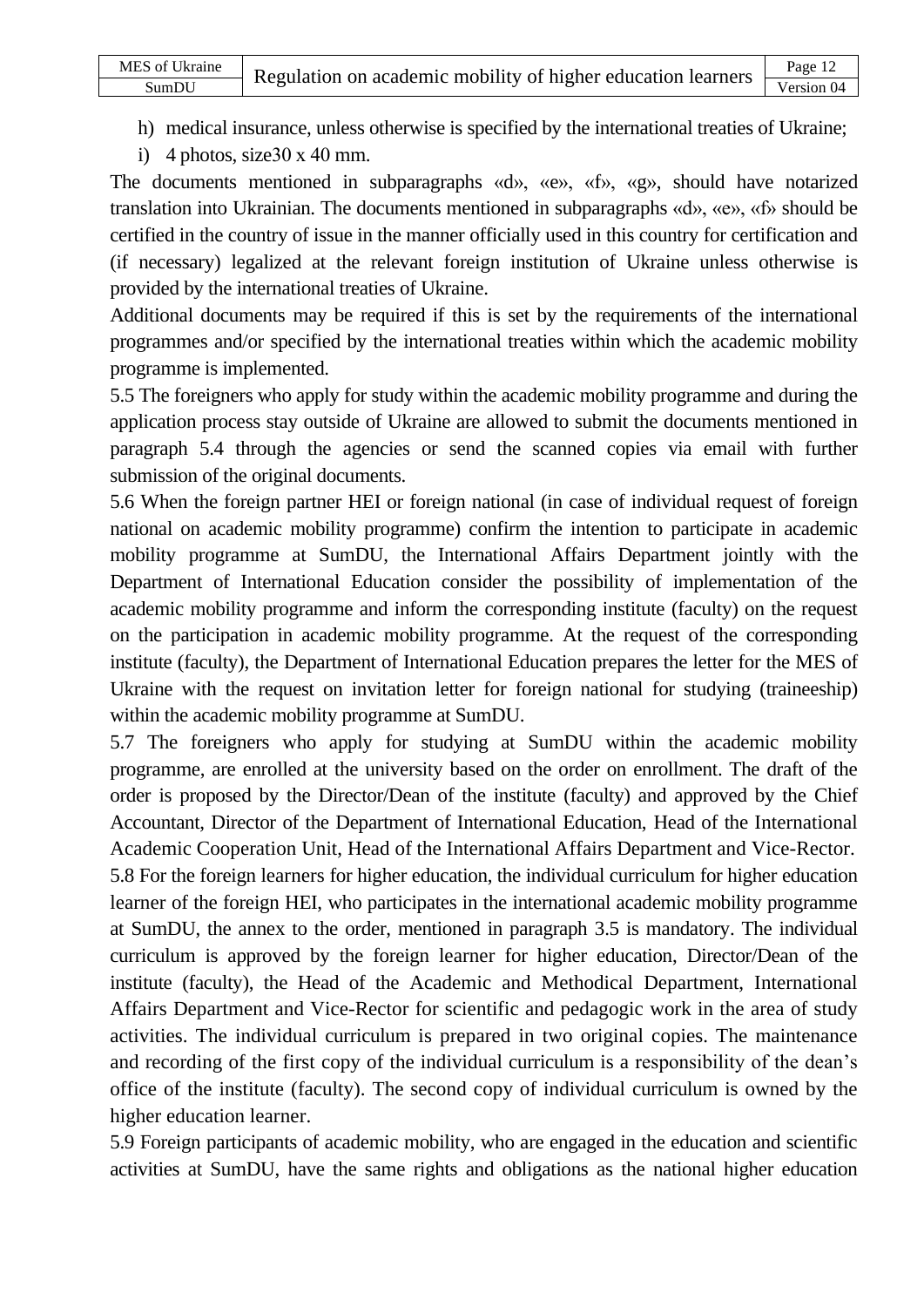learners at SumDU regarding access to the material and technical and information resources of the university.

5.10 Based on the results of the fulfillment of the individual curriculum by the foreign learner within the academic mobility programme at SumDU, the dean's office of the institute (faculty) Institute of Advanced Educational and Research Levels prepares the transcript for the partner HEI in Ukrainian and/or English and presents it to the foreign learner for higher education.

## **6. Recognition of learning outcomes of the higher education learners at SumDU within the academic mobility programmes at partner institution**

6.1 Without additional assessment, SumDU recognizes the learning outcomes of the higher education learner and carries out the credits transfer gained in partner institution during the academic mobility programme within the educational components, specified in the Programme of academic mobility that is the annex to the Agreement on studying (traineeship) of higher education learner within the academic mobility programme, concluded between the programme participant and SumDU before the programme start.

6.2 The validation of learning outcomes and recognition of academic results (credits, grades, points) for the educational components gained by the higher education learner during the participation in academic mobility programme is carried out based on the transcript (or equivalent document with the information on the disciplines and results, credits and grades, as well as on the assessment system of the study achievements of the participants of educational process) presented by the higher education learner to the dean's office of the institute (faculty)/ Institute of Advanced Educational and Research Levels. It should be obtained and certified according to the established procedure of the partner institution and according to the Programme of academic mobility, approved according to the regular procedure at SumDU. As a rule, the transcript (or equivalent document) should be presented to the dean's office of the institute (faculty)/ Institute of Advanced Educational and Research Levels before the examination session and its copy – to the International Academic Cooperation Unit, International Affairs Department not later than seven days after arriving from studying (traineeship) within the academic mobility programme.

6.3 The recognition of learning outcomes is carried out using the ECTS or assessment system of learning outcomes of the higher education learners, used in the country of the partner institution, if the ECTS is not used.

6.4 If the higher education learner successfully completes the academic mobility programme (positive assessment for educational components), the Director/Dean of the institute (faculty)/ Institute of Advanced Educational and Research Levels decides to recognize the learning outcomes gained during the academic mobility programme. The learning outcomes are added to the individual curriculum of the higher education learner (academic record-book) and the study card of the higher education learner in accordance with the title of the educational component and number of ECTS credits at SumDU.

If necessary, by the order of the Director/Dean of the institute (faculty), the subject committee as a part of the group of specialty assurance may be created. In order to make the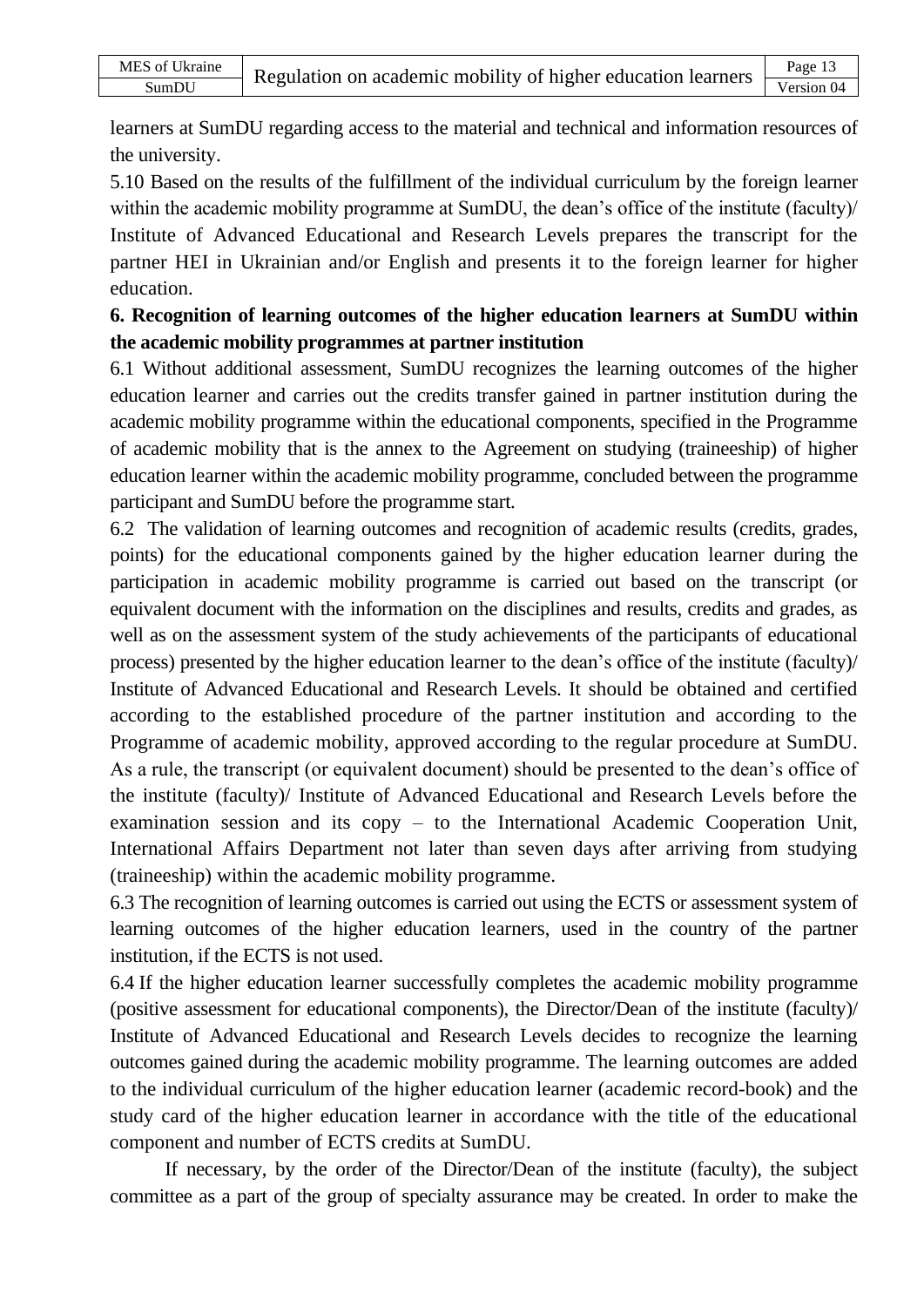decision in addition to the transcript or equivalent document, the subject committee may require additional documents of the partner HEI (syllabuses of the corresponding disciplines, etc).

6.5 The forming of the Programme of academic mobility and recognition of the learning outcomes is based on the principles of student-centred learning and maximum assistance to the participants of the academic mobility programmes by teaching staff, Heads of the departments, Directors/Deans of the institute (faculties). Determination of the components of the curriculum of the higher education learner that will be recognized in case of successful completion of the academic mobility programme, is carried out taking into account the following:

6.5.1The comparison of the scope and effectiveness of the academic mobility programme is carried out comparing the learning outcomes gained by the higher education learner at partner institution and learning outcomes planned within the corresponding educational component of SumDU curriculum.

6.5.2 The number of credits that the higher education learner must gain during the academic mobility programme is determined in proportion to the duration of study at partner institution based on the fact that the higher education learner should accumulate 60 ECTS credits for the educational components during the academic year of full-time study.

6.5.3 The compulsory disciplines set by the educational programme of the university can be replaced by the disciplines of the partner institution only if the learning outcomes within these disciplines correspond. The optional disciplines can be recognized without taking into account the specific features of the discipline.

6.5.4 The educational components with less or more ECTS credits at partner institution compared to SumDU may be recognized in home HEI if the learning outcomes provided by the educational component of the curriculum, are achieved.

6.5.5 Intergrated courses that combine several educational components of the curriculum at partner institution, may be identified as 2-3 separate educational components at SumDU and vise verse, 1 integrated course at SumDU may be transferred by the several educational components at partner institution (the final grade is determined as a proportion to the gained learning outcomes for each educational component of the curriculum).

6.5.6 In the case of academic mobility of the higher education learner within "one-semester mobility programme" when the learning outcomes obtained at partner institution correspond to the learning outcomes for the particular semester of the educational programme at the home institution, the comprehensive recognition of the educational components of the curriculum with the academic mobility programme components for the corresponding semester is performed.

6.6 In addition to the disciplines of the partner institution set by the Programme of academic mobility, the higher education learner has the right to independently choose the additional disciplines.

If, the higher education learner has successfully completed the disciplines at partner institution out of the Programme of academic mobility and they are indicated in the transcript or the equivalent document, issued by the partner institution based on the results of academic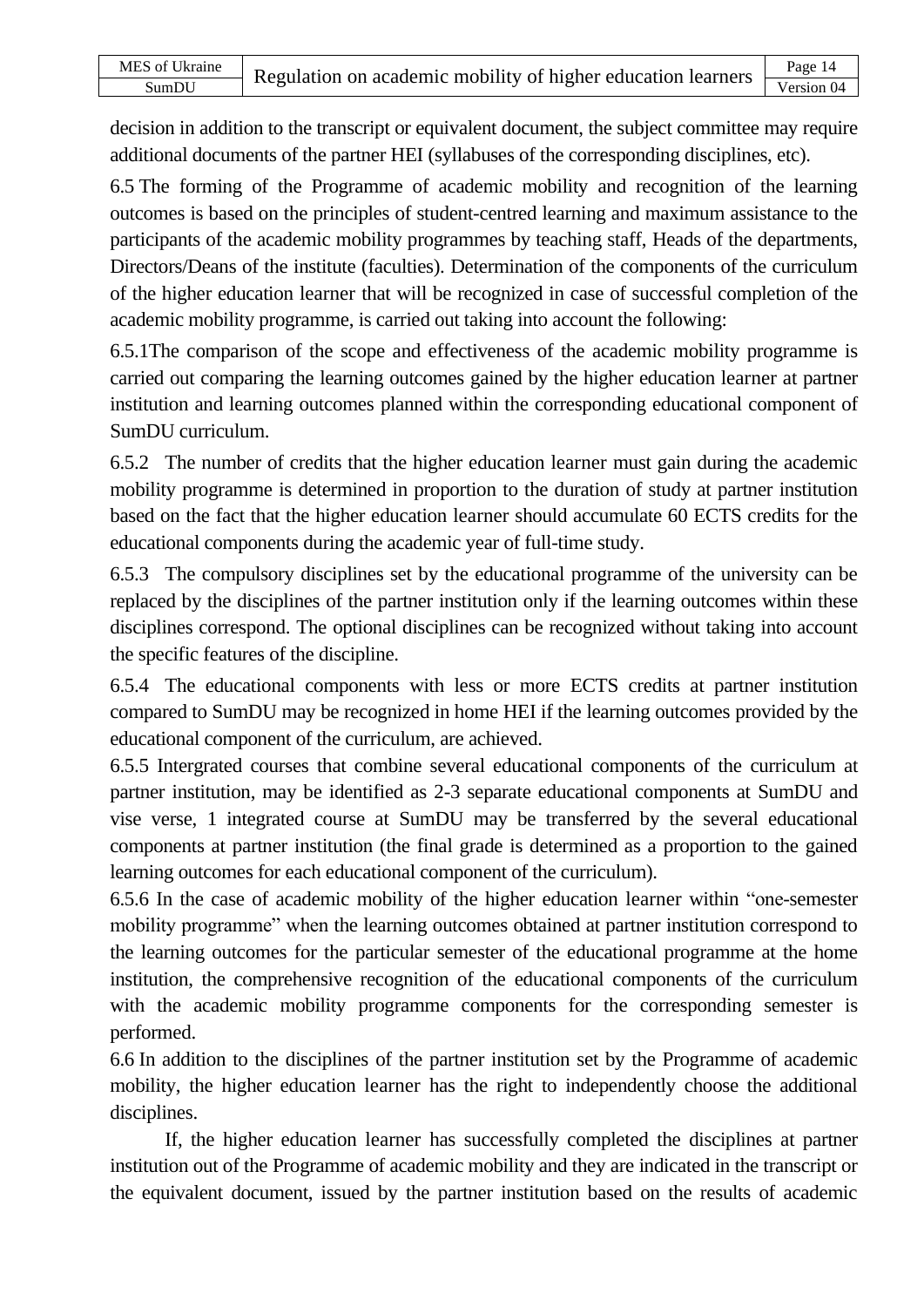mobility programme, the corresponding learning outcomes may be included to the study card of the higher education learner and to the diploma supplement, exceeding the minimal number of the credits, set for this degree (based on the written request of the higher education learner to the Director/Dean of the institute (faculty).

6.7 If the implemented academic mobility programme presupposed the study of the higher education learner with the individual curriculum, the components of the educational programme at SumDU, which are fully replaced with the educational components at partner institution under the Programme of academic mobility, are not included into the individual curriculum of the higher education learner.

6.8 If there is no academic difference with SumDU curriculum, the higher education learner is not required to fulfill the additional tasks or undergo the additional assessment procedure.

6.9 During the recognition of learning outcomes, the form of final semester control is not considered, and the positive assessment of the knowledge of academic mobility participant obtained at partner institution is remained. However, the higher education learner has the right to reject the recognition of the educational component if she/he is not satisfied with the grade, obtained at partner institution, and has the right to take the examination session at SumDU (or cover it as the academic difference). With this purpose, the higher education learner submits the corresponding written request to the Director/Dean of the institute (faculty)/ Institute of Advanced Educational and Research Levels before the examination session starts.

6.10 If the academic mobility programme presupposes the academic difference (or it arises during its implementation) with the curriculum of the educational programme at SumDU, the institute (faculty)/ Institute of Advanced Educational and Research Levels develops the schedule for its elimination by the higher education learner after her/his return to the university.

The procedure of covering the academic backlog (academic difference) is regulated by the Regulation on the organization of educational process at SumDU.

6.11 If the higher education learner failed to return to SumDU after studying within the academic mobility programme within the period, specified in the order, did not present the transcript with the learning outcomes to the dean's office or did not complete the study programme at partner institution, then after return to the home institution she/he will be offered the individual schedule for covering the academic difference over one month or retake the course at the expense of individual or legal entities.

**7. Main responsibilities of SumDU as a receiving institution regarding the higher education learners who participate in academic mobility programmes** 

Sumy State University:

- enrolls the higher education learner for study within academic mobility programme for the period determined by the corresponding Agreement in accordance with the current legislation of Ukraine;
- creates the appropriate conditions for completion of the study programme by the higher education learner;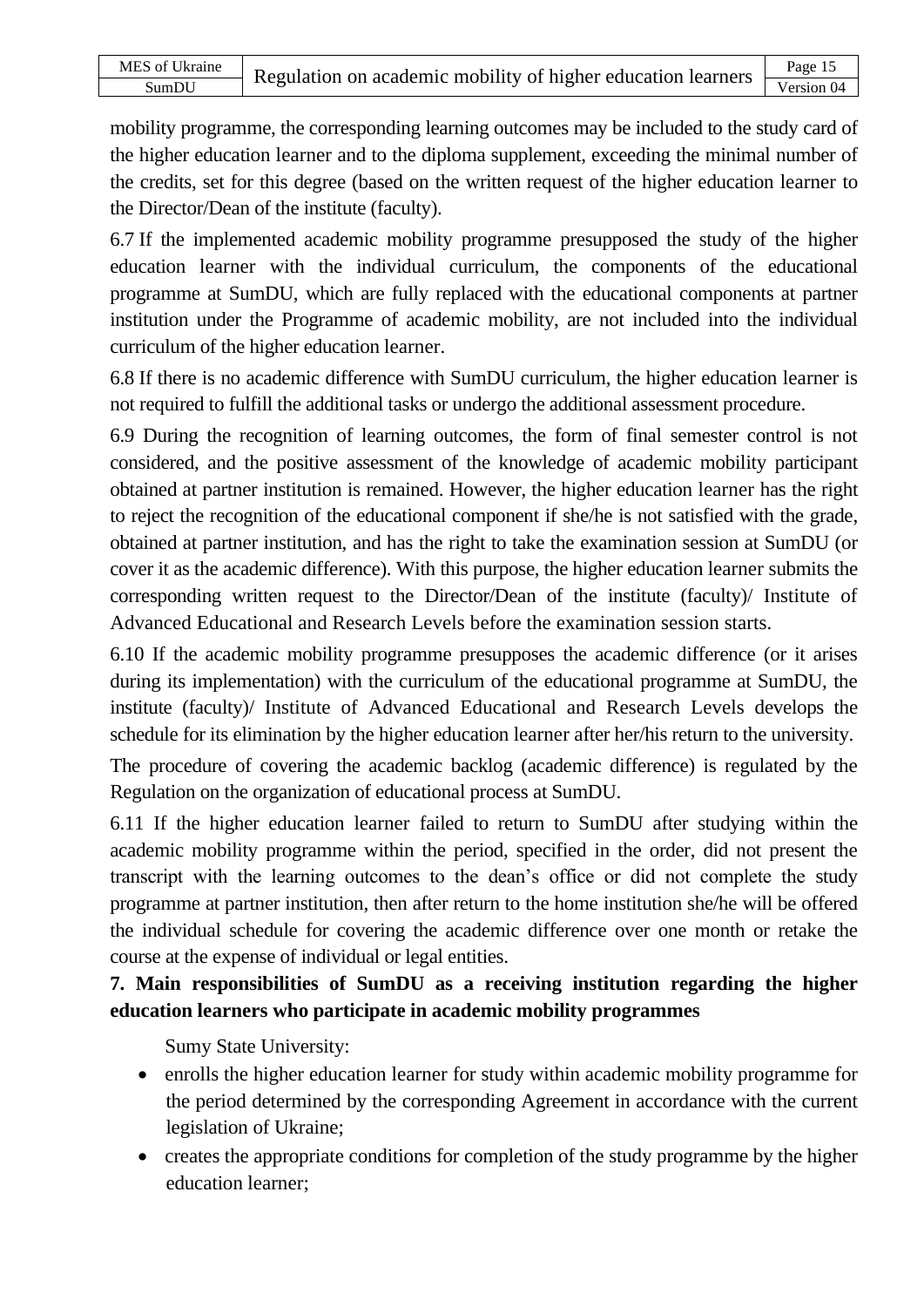- assists the higher education learner with the visa, registration and common issues;
- provides the opportunity to the higher education learners from the partner institution to participate in the conferences, seminars, workshops, contests, to present scientific papers for publications, use the educational, scientific, industrial, cultural and sport facilities of SumDU;
- controls the availability of the documents that prove the legal stay of the foreign learner for higher education on the territory of Ukraine;
- after completion of the study provides the higher education learner with the transcript or the document on higher education with the supplement according to the established standard;
- performs the other responsibilities, agreed with the partner institution, and set by the legislation of Ukraine.

## **8. Main responsibilities of SumDU as a sending institution who sends the higher education learners to the partner institution for studying (traineeship) within the academic mobility programme**

Sumy State University:

- formalize the conditions for implementation of academic mobility programme with the partner institution, determines the financial and other components of the stay of higher education learner of SumDU during the mobility;
- in case of programme, implemented within the cooperation agreement with the partner institution or scholarship and grant programmes, provides the relevant counseling services to the higher education learners on the requirements of the academic mobility programme and stay at partner institution;
- concludes the agreements with the higher education learners, who participate in academic mobility programmes;
- appoints the coordinators of the academic mobility programmes on behalf of the university and institute/faculty;
- agrees the educational components of the study programme at partner institution for the further recognition of the learning outcomes at SumDU.

## **9. Main responsibilities of the higher education learners of SumDU, who participate in academic mobility programmes at partner institution**

The higher education learner is obliged:

- to present to the dean's office/Institute of Advanced Educational and Research Levels the documents, necessary for the participation in academic mobility programme in due time;
- to arrive to the place of study to the partner institution in time;
- during the studying to comply with the legislation of the host country, internal rules, statute and other regulatory documents of the partner institution;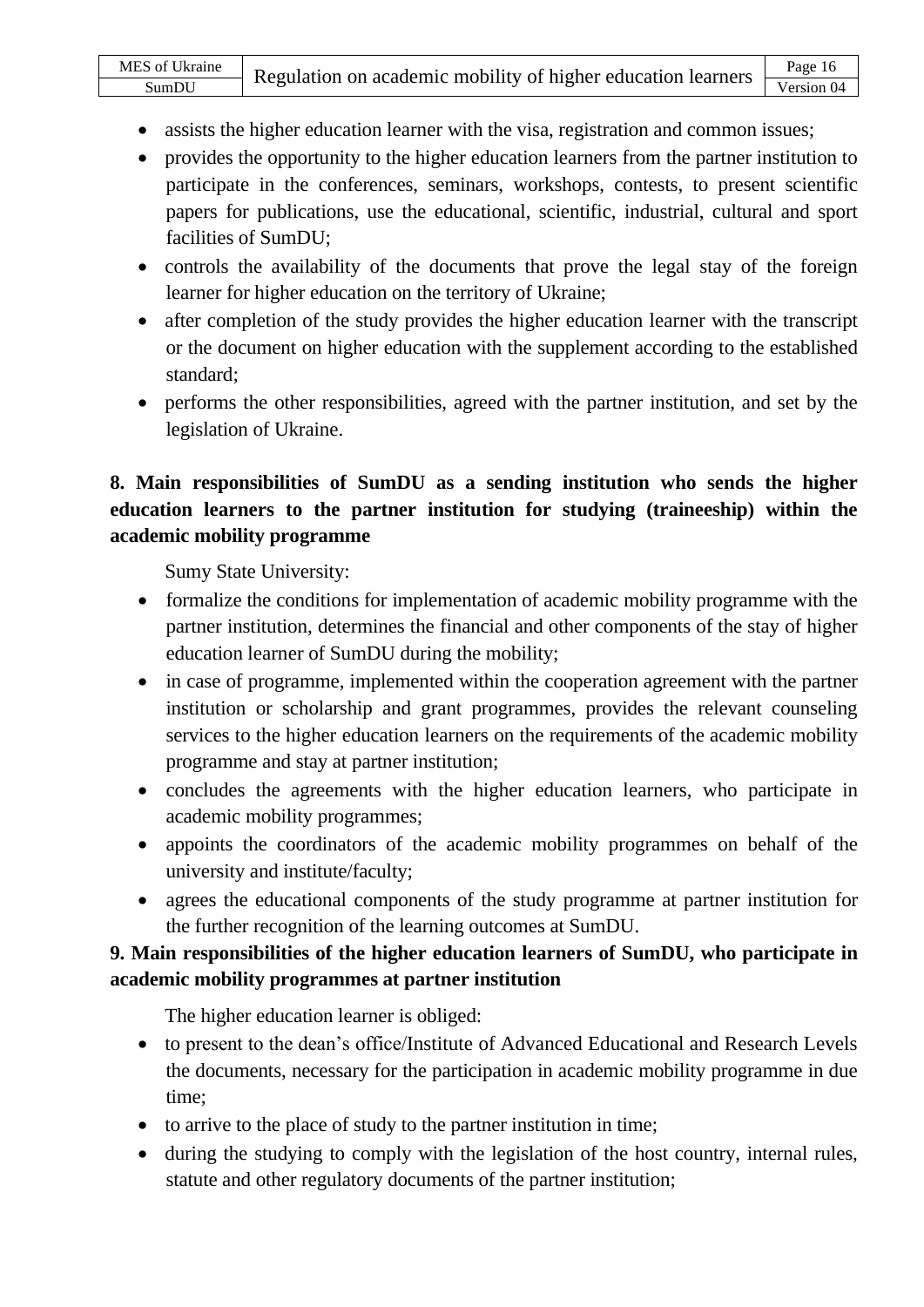- to make efforts for successful completion of the studying (traineeship) within the approved academic mobility programme;
- after completion of the studying (traineeship) at partner institution to return to the home institution in time;
- timely present the transcript or other document that certify the completion of the academic mobility programme to the dean's office of the institute (faculty)/ Institute of Advanced Educational and Research Levels and to the International Academic Cooperation Unit, International Affairs Department.

## **10. Financial provision for the implementation of academic mobility**

10.1 The participation of the higher education learners in academic mobility programmes is implemented in accordance with the financial conditions of the programme or agreements between SumDU and the partner institutions that include the corresponding expenses (transportation, accommodation, tuition fees, etc.).

10.2 Funding of the academic mobility programme of the higher education learners of SumDU at partner institution can be performed at the expenses of:

- scholarships or grants from the national and international institutions and private foundations;
- funds of the host institution;
- own funds of the higher education learners;
- funds of the foundations, organizations, enterprises and institutions of all forms of ownership;
- special funds of the university (including funds from the sub-accounts of the structural units) for sending the groups of the students to the partner institution under the guidance of the university employee.

10.3 Financial conditions of studying at SumDU during the stay of the higher education learner in other higher educational institution are established individually for each higher education learner who studies on the expenses of individual and legal entities, taking into account the funding of her/his studies in the university and partner institution that is documented according to the standard procedure; at the same time the tuition fee at SumDU for the students cannot be less than the indicative cost under the established procedure.

10.4 The students who implement the right on the academic mobility and retain the status of the full-time higher education learner at the university, during their study within the academic mobility programme in the other higher education institution outside Ukraine receive the education scholarship awarded in accordance with the Procedure for Appointment and Payment of Education Scholarship (hereinafter – Procedure), in the case when according to the agreement on studying within the academic mobility programme, concluded between them and the university, the regular non-refundable fixed financial support during the entire period of studying within the academic mobility in the other educational institution is not provided or provided with the calculation into the national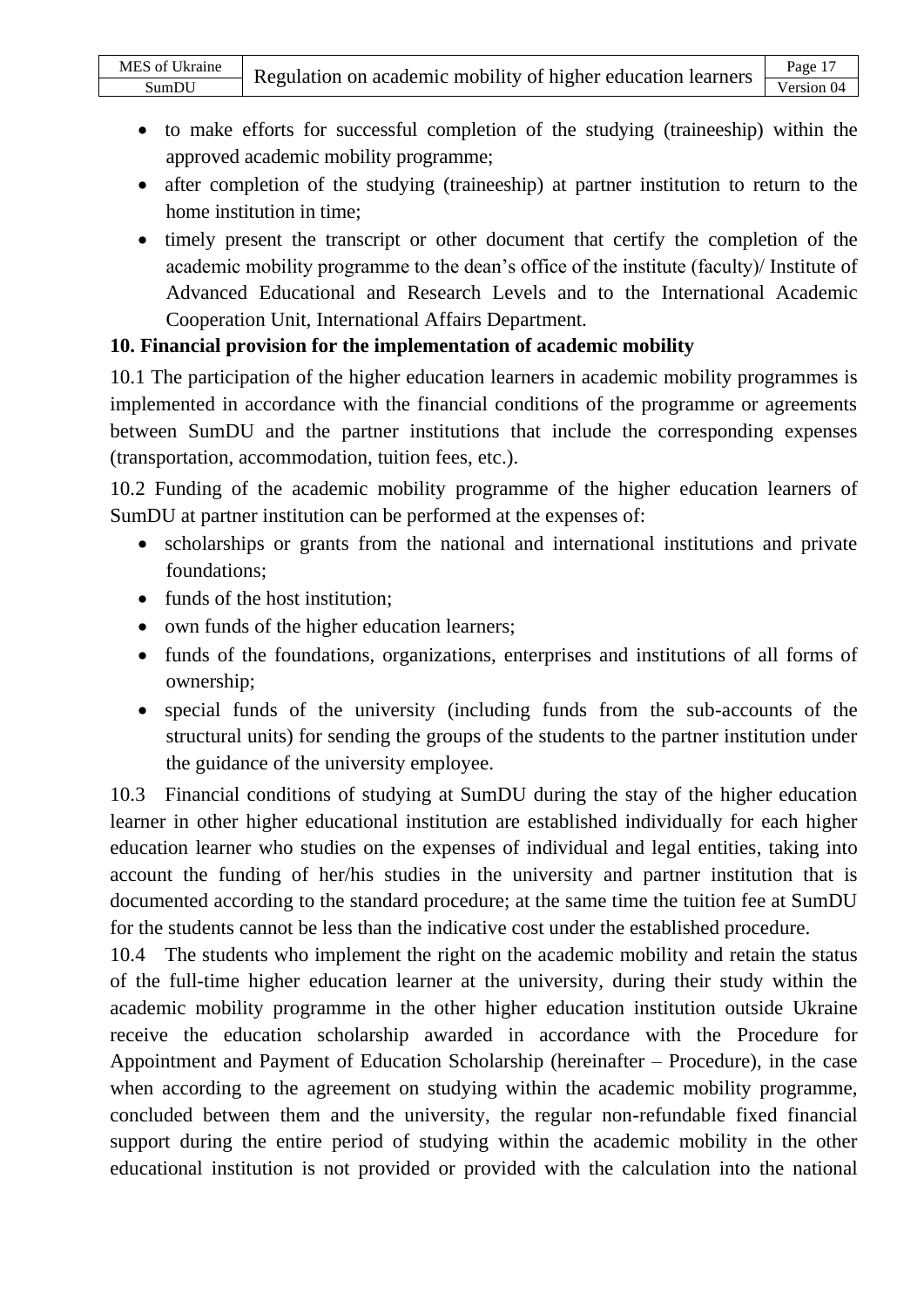currency on the date of conclusion the agreement on the academic mobility and is less than the amount of the established education scholarship at home institution.

10.5 The payment of the education scholarship to the students who implemented the right on the academic mobility and remained the status of the full-time higher education learner of the university (state-funded basis) and didn't receive the regular non-refundable fixed financial support during the entire period of studying within the academic mobility programme in the other educational institution, is performed in accordance with the paragraph 10.4:

- when the period of studying in the other educational institution does not exceed one semester – in the amount assigned to the scholarship holder by the university based on the results of the last semester control;
- when the period of studying in the other educational institution exceeds one semester – during the first semester of studying in the other educational institution, in the amount assigned to the scholarship holder by the university based on the results of the last semester control.

10.6 The further scholarship appointment is determined by the scholarship committee after the student returns to the university under the following conditions:

- recognition of the results, gained during the study within the academic mobility porogramme in the other HEI did not increase the duration of study according to the corresponding educational degree and specialty (educational programme) compared to the regular;
- when the higher education learner has the academic backlog based on the learning outcomes within academic mobility programme. It must be eliminated in the manner set by the legislation after the individual returns, before the first-semester control ends in accordance with the curriculum for the corresponding course and specialty (educational programme) at the university.

10.7 In the case of distance (virtual) international academic mobility, if the student receives regular non-refundable fixed financial support, the scholarship payment at SumDU will be suspended for this period.

10.8 Foreign learners for higher education who implement the right on the academic mobility within the cooperation agreements between the national and foreign higher education institutions (research institutions), are enrolled at SumDU (incoming international academic mobility):

- according to the international treaties of Ukraine;
- with the funding from the international programmes and organizations;
- with the funding from the own funds of the university;
- at the expenses of the individual and legal entities;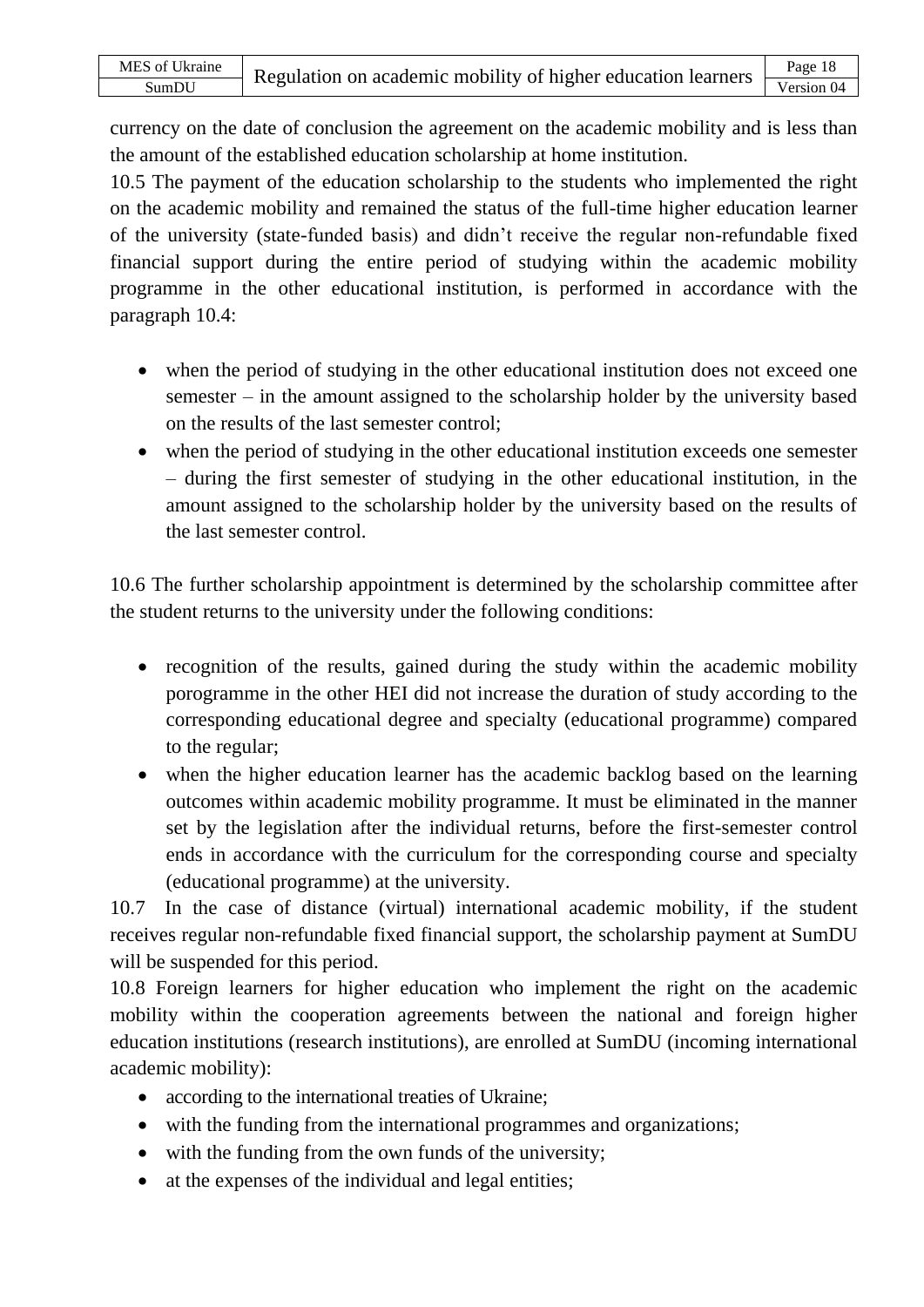- on the terms of free education:
	- in case of mutual exchange of the higher education learners including joint educational programmes that lead to the joint or double document (documents) on higher education;
	- in case of international exchange of the higher education learners, when the number of the foreign learners for higher education does not exceed the number of the national higher education learners, who study in the foreign partner institution within the academic mobility programmes under the cooperation agreements between SumDU and partner HEI on international academic mobility.

10.9 The students of the third cycle degree (Doctor of Philosophy, PhD) who implement the right on the academic mobility programme and remain the status of the full-time higher education learner at the university and do not receive the regular non-refundable fixed financial support during the entire period of study within the academic mobility programme in the other educational institution, are not paid the scholarship during the entire period of study in the other educational institution according to the Procedure for Appointment and Payment of Education Scholarship, approved by the Resolution of the Cabinet of Ministers of Ukraine.

 The issues of the scholarship payments are decided by the scholarship committee after the individual returns to the home educational institution based on the decision of the corresponding department of the HEI (structural unit of the research institution) on the results of the written report of the higher education learner/ learner for the scientific degree. For a positive decision on the scholarship payments by the scholarship committee there is a requirement that the recognition of the outcomes gained during the academic mobility programme in the other educational institution did not lead to the increase in the duration of study at the home educational institution, compared to the regular one. In the case of the decision of the scholarship committee regarding the third cycle student (Doctor of Philosophy, PhD), the scholarship that was not paid for the entire period of study within the academic mobility programme in the other educational institution on the territory of Ukraine or beyond, is paid in full.

10.10 The period of study (traineeship) of the higher education learner within the academic mobility programme in the partner institution should not exceed two years.

### **11. Final provisions**

11.1 This Regulation enters into force by the Rector's order based on the resolution of the academic council of the university.

11.2 Any amendments or addendum to the Regulation may be performed by the Rector's order or the Rector's order based on the resolution of the academic council of the university or corresponding advisory body. In the same order the Regulation is repealed.